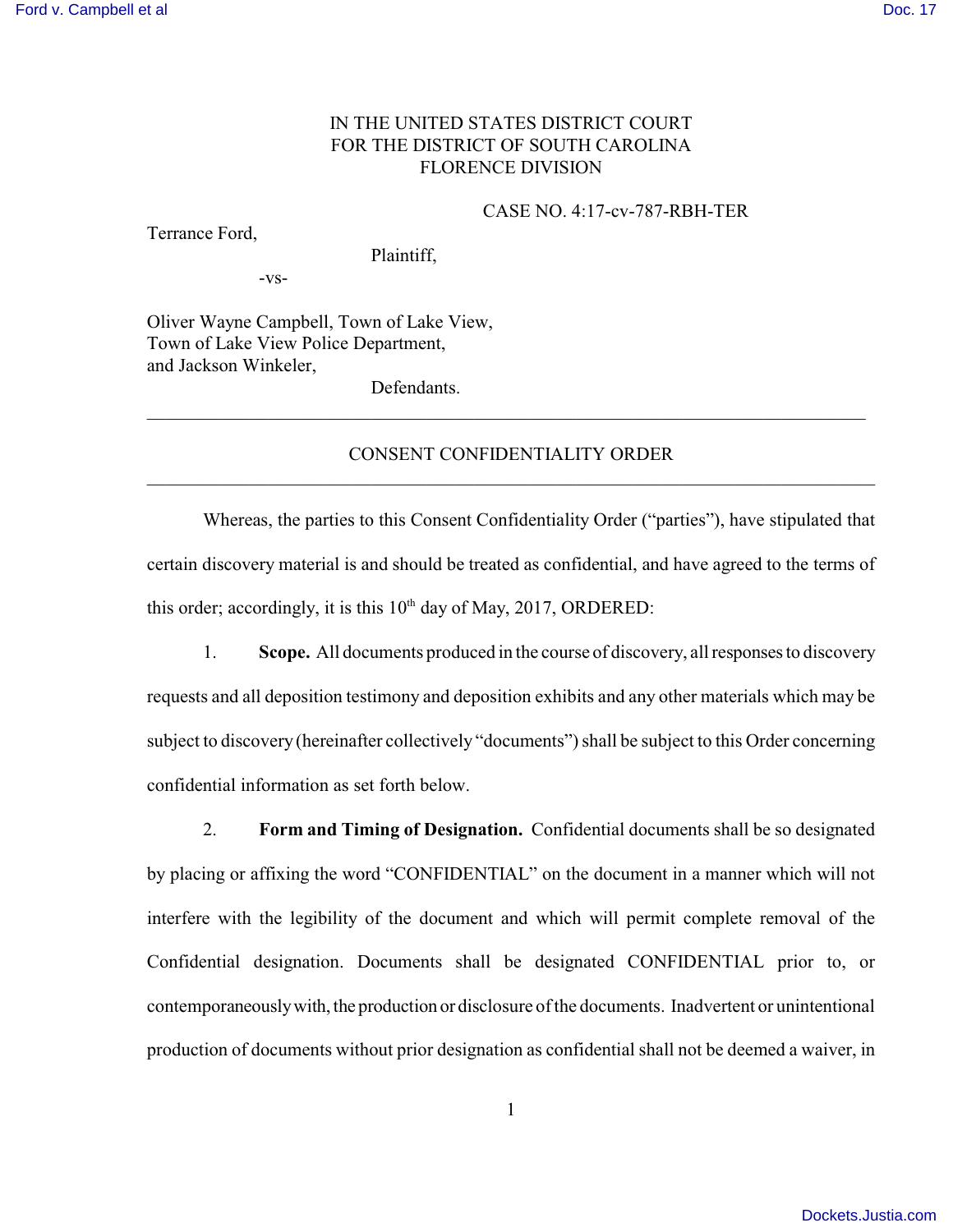whole or in part, of the right to designate documents as confidential as otherwise allowed by this Order.

3. **Documents Which May be Designated Confidential.** Any party may designate documents as confidential but only after review of the documents by an attorney who has, in good faith, determined that the documents contain information protected from disclosure by statute, sensitive personal information, trade secrets, or confidential research, development, or commercial information. The certification shall be made concurrently with the disclosure of the documents, using the form attached hereto at Attachment A which shall be executed subject to the standards of Rule 11 of the Federal Rules of Civil Procedure. Information or documents which are available in the public sector may not be designated as confidential.

4. **Depositions.** Portions of depositions shall be deemed confidential only if designated as such when the deposition is taken or within seven business days after receipt of the transcript. Such designation shall be specific as to the portions to be protected.

#### 5. **Protection of Confidential Material.**

a. **General Protections.** Documents designated CONFIDENTIAL under this Order shall not be used or disclosed by the parties or counsel for the parties or any other persons identified below (¶ 5.b.) for any purposes whatsoever other than preparing for and conducting the litigation in which the documents were disclosed (including any appeal of that litigation). The parties shall not disclose documents designated as confidential to putative class members

 $\perp$  The attorney who reviews the documents and certifies them to be CONFIDENTIAL must be admitted to the Bar of at least one state but need not be admitted to practice in the District of South Carolina and need not apply for *pro hac vice* admission. By signing the certification, counsel submits to the jurisdiction of this court in regard to the certification.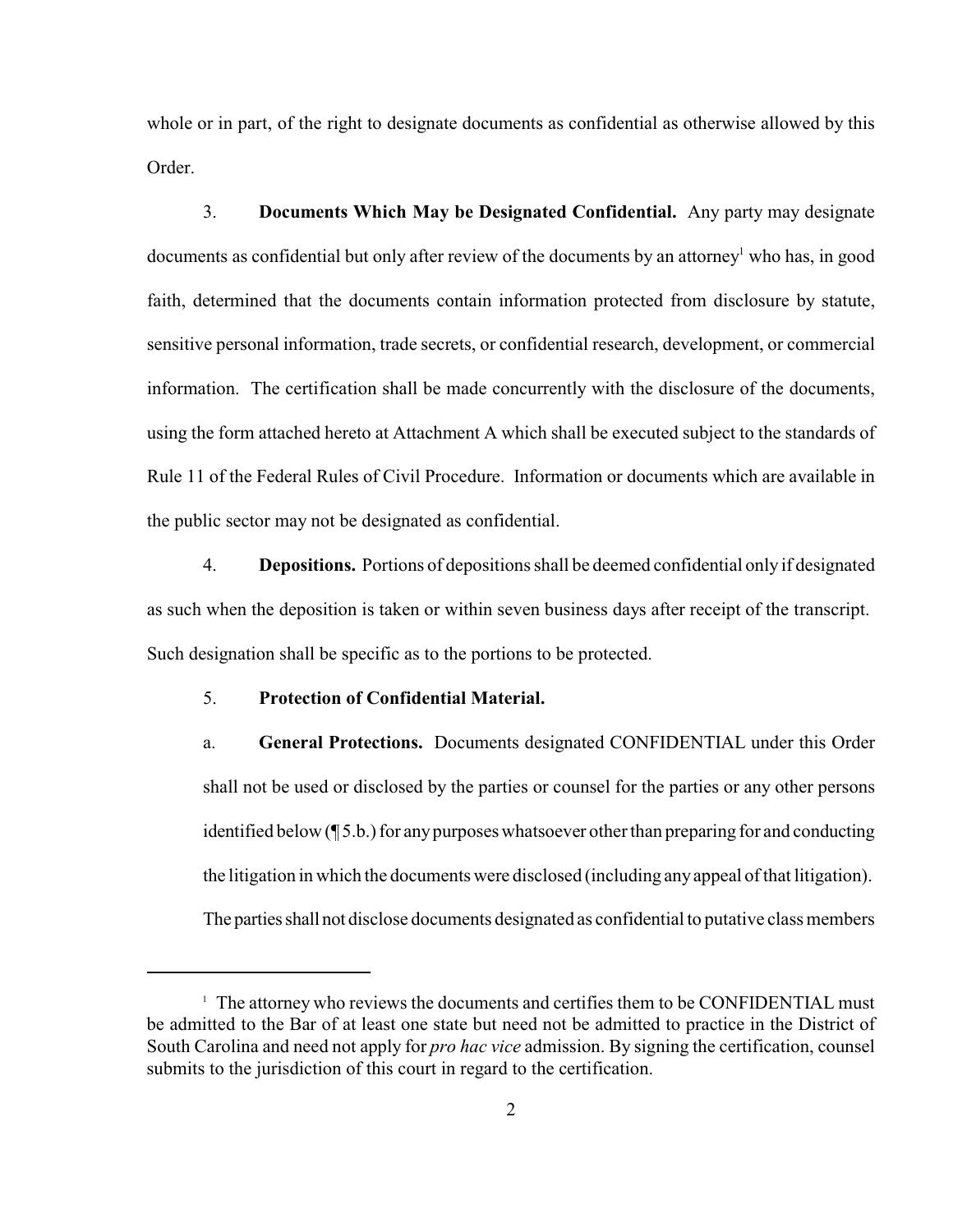not named as plaintiffs in putative class litigation unless and until one or more classes have been certified.

b. **Limited Third Party Disclosures.** The parties and counsel for the parties shall not disclose or permit the disclosure of any documents designated CONFIDENTIAL under the terms of this Order to any other person or entity except as set forth in subparagraphs (1)-(5) below, and then only after the person to whom disclosure is to be made has executed an acknowledgment (in the form set forth at Attachment B hereto), that he or she has read and understands the terms of this Order and is bound by it. Subject to these requirements, the following categories of persons may be allowed to review documents which have been designated CONFIDENTIAL pursuant to this Order:

(1) counsel and employees of counsel for the parties who have responsibility for the preparation and trial of the lawsuit;

(2) parties and employees of a party to this Order but only to the extent counsel shall certify that the specifically named individual party or employee's assistance is necessary to the conduct of the litigation in which the information is disclosed<sup>2</sup>;

(3) court reporters engaged for depositions and those persons, if any, specifically engaged for the limited purpose of making photocopies of documents;

(4) consultants, investigators, or experts (hereinafter referred to collectively as "experts") employed by the parties or counsel for the parties to assist in the preparation and trial of the lawsuit; and

<sup>&</sup>lt;sup>2</sup> At or prior to the time such party or employee completes his or her acknowledgment of review of this Order and agreement to be bound by it (Attachment B hereto), counsel shall complete a certification in the form shown as Attachment C hereto. Counsel shall retain the certification together with the form signed by the party or employee.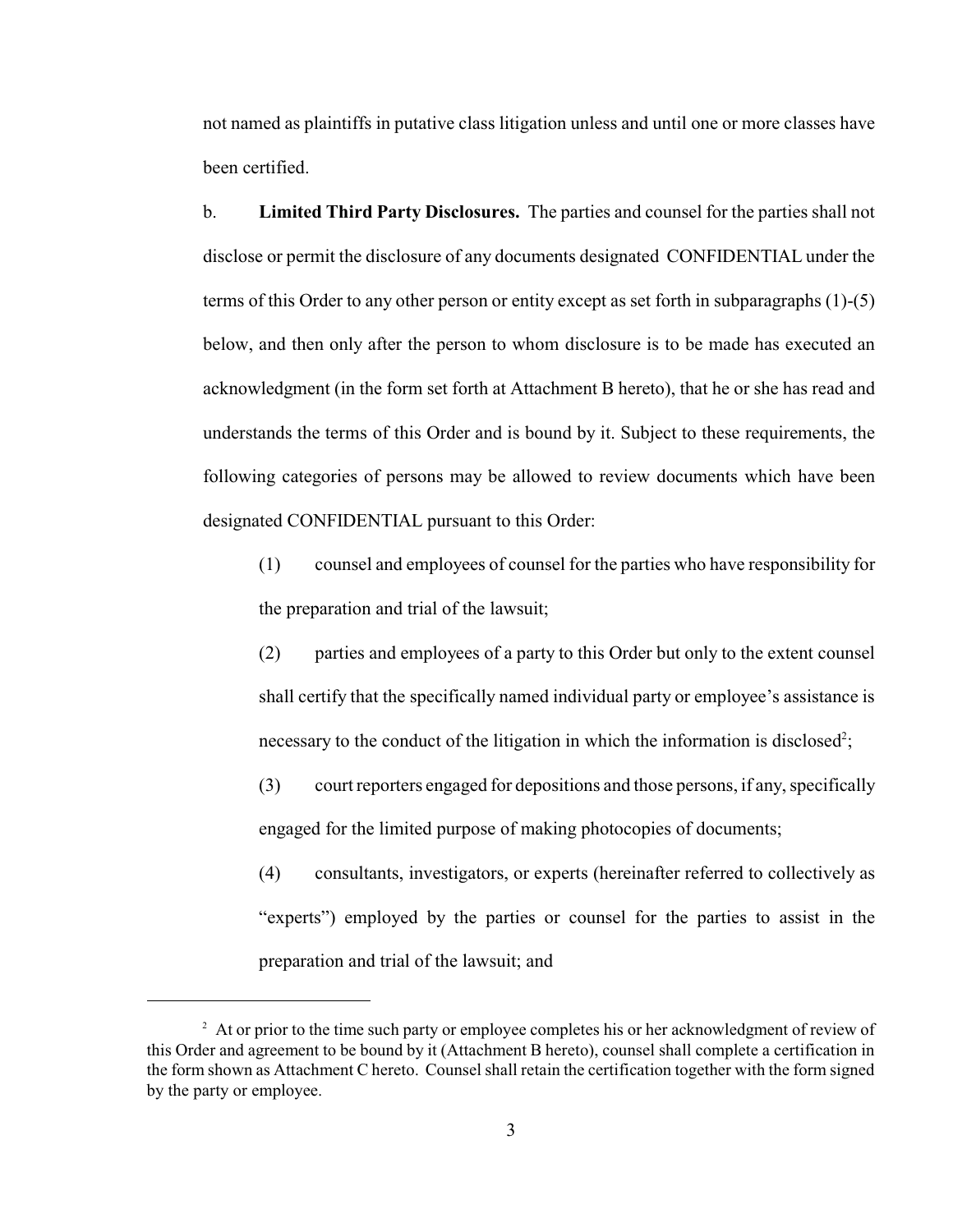(5) other persons only upon consent of the producing party or upon order of the court and on such conditions as are agreed to or ordered.

c. **Control of Documents.** Counsel for the parties shall take reasonable efforts to prevent unauthorized disclosure of documents designated as Confidential pursuant to the terms of this order. Counsel shall maintain a record of those persons, including employees of counsel, who have reviewed or been given access to the documents along with the originals of the forms signed by those persons acknowledging their obligations under this Order.

d. **Copies.** All copies, duplicates, extracts, summaries or descriptions (hereinafter referred to collectively as "copies"), of documents designated as Confidential under this Order or any portion of such a document, shall be immediately affixed with the designation "CONFIDENTIAL" if the word does not already appear on the copy. All such copies shall be afforded the full protection of this Order.

6. **Filing of Confidential Materials.**In the event a party seeks to file any material that is subject to protection under this Order with the court, that party shall take appropriate action to insure that the documents receive proper protection from public disclosure including: (1) filing a redacted document with the consent of the party who designated the document as confidential; (2) where appropriate  $(e.g.$  in relation to discovery and evidentiary motions), submitting the documents solely for *in camera* review; or (3) where the preceding measures are not adequate, seeking permission to file the document under seal pursuant to the procedural steps set forth in Local Civil Rule 5.03, DSC, or such other rule or procedure as may apply in the relevant jurisdiction. Absent extraordinary circumstances making prior consultation impractical or inappropriate, the party seeking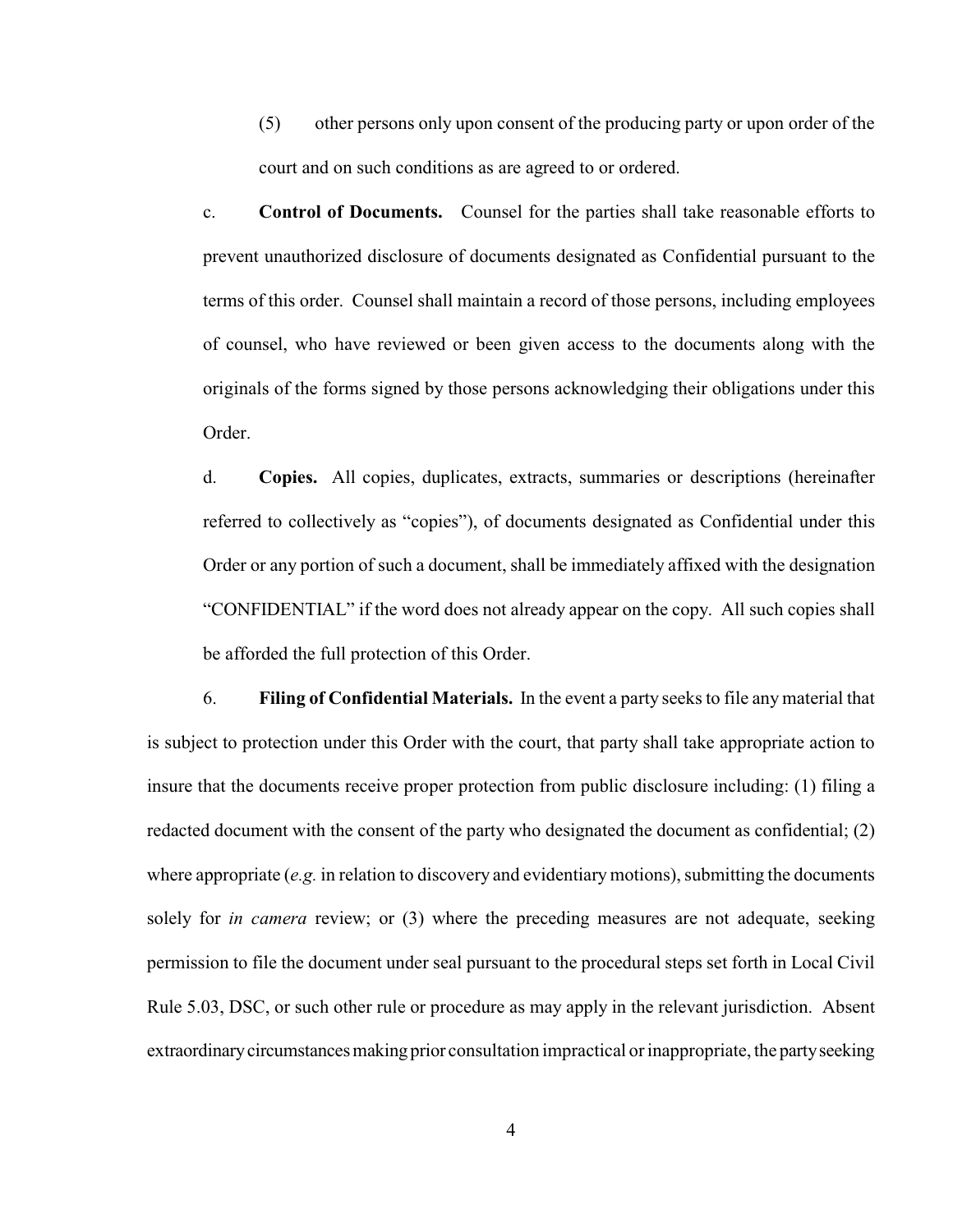to submit the document to the court shall first consult with counsel for the party who designated the document as confidential to determine if some measure less restrictive than filing the document under seal may serve to provide adequate protection. This duty exists irrespective of the duty to consult on the underlying motion. Nothing in this Order shall be construed as a prior directive to the Clerk of Court to allow any document be filed under seal. The parties understand that documents may be filed under seal only with the permission of the court after proper motion pursuant to Local Civil Rule 5.03.

7. **Greater Protection of Specific Documents.** No party may withhold information from discovery on the ground that it requires protection greater than that afforded by this Order unless the party moves for an Order providing such special protection.

8. **Challenges to Designation as Confidential.** Any CONFIDENTIAL designation is subject to challenge. The following procedures shall apply to any such challenge.

a. The burden of proving the necessity of a Confidential designation remains with the party asserting confidentiality.

b. A party who contends that documents designated CONFIDENTIAL are not entitled to confidential treatment shall give written notice to the party who affixed the designation of the specific basis for the challenge. The party who so designated the documents shall have fifteen (15) days from service of the written notice to determine if the dispute can be resolved without judicial intervention and, if not, to move for an Order confirming the Confidential designation.

c. Notwithstanding any challenge to the designation of documents as confidential, all material previously designated CONFIDENTIAL shall continue to be treated as subject to the full protections of this Order until one of the following occurs:

5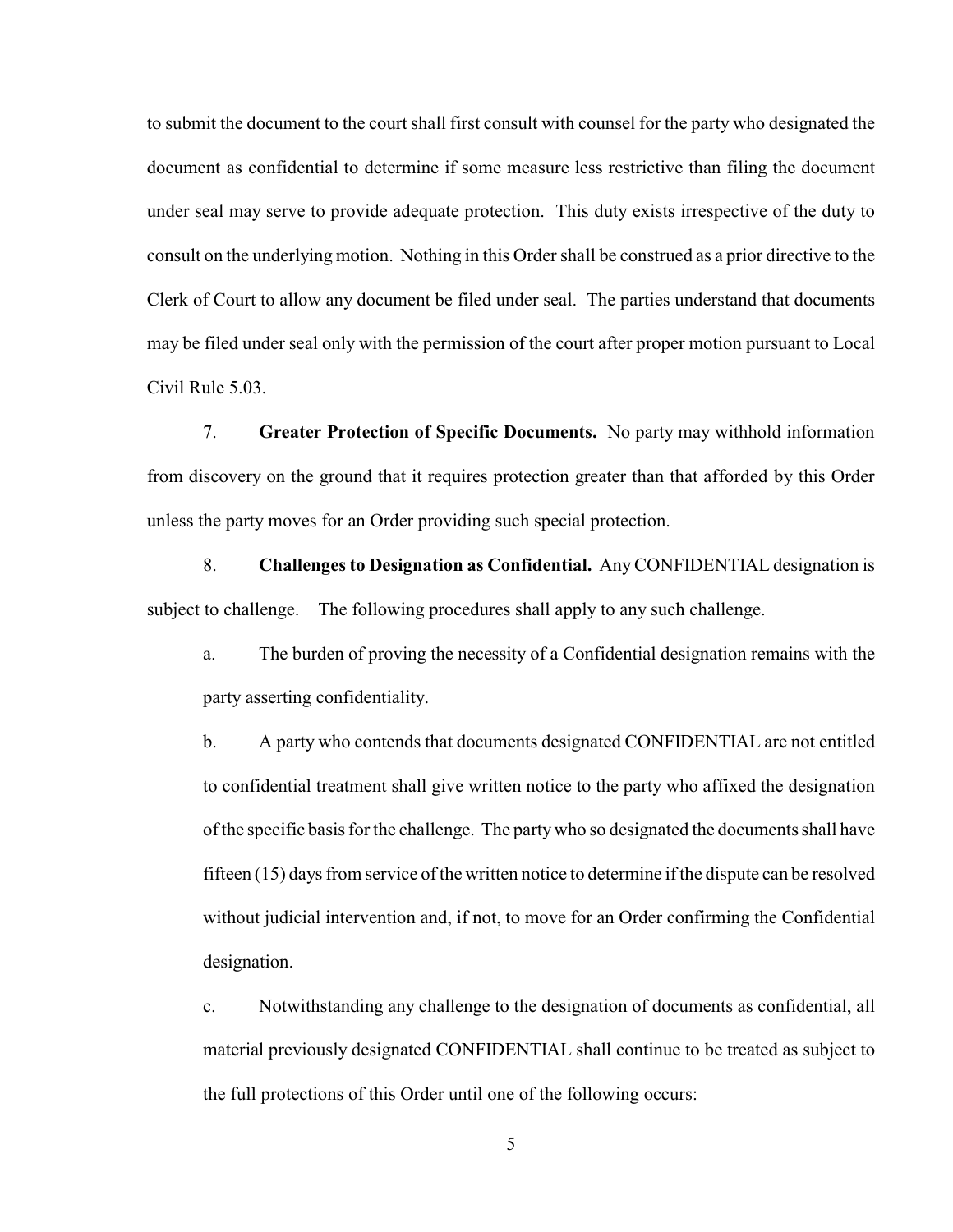(1) the party who claims that the documents are confidential withdraws such designation in writing;

(2) the party who claims that the documents are confidential fails to move timely for an Order designating the documents as confidential as set forth in paragraph 8.b. above; or

(3) the court rules that the documents should no longer be designated as confidential information.

d. Challenges to the confidentiality of documents may be made at any time and are not waived by the failure to raise the challenge at the time of initial disclosure or designation.

#### 9. **Treatment on Conclusion of Litigation.**

a. **Order Remains in Effect.** All provisions of this Order restricting the use of documents designated CONFIDENTIAL shall continue to be binding after the conclusion of the litigation unless otherwise agreed or ordered.

b. **Return of CONFIDENTIAL Documents.** Within thirty (30) days after the conclusion of the litigation, including conclusion of any appeal, all documents treated as confidential under this Order, including copies as defined above (¶5.d.) shall be returned to the producing party unless: (1) the document has been entered as evidence or filed (unless introduced or filed under seal); (2) the parties stipulate to destruction in lieu of return; or (3) as to documents containing the notations, summations, or other mental impressions of the receiving party, that party elects destruction.Notwithstanding the above requirements to return or destroy documents, counsel may retain attorney work product including an index which refers or relates to information designated CONFIDENTIAL so long as that work product does not duplicate verbatim substantial portions of the text of confidential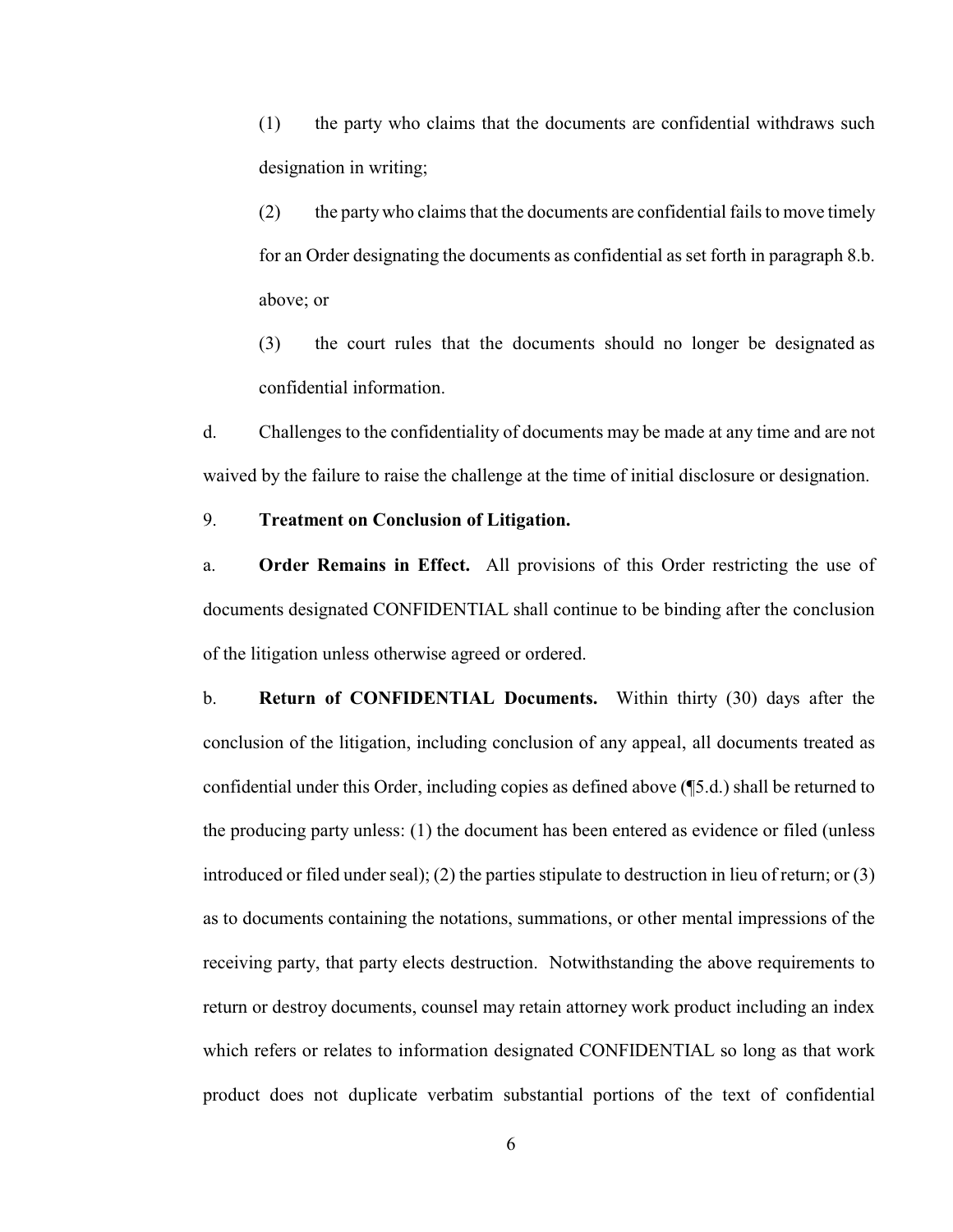documents. This work product continues to be Confidential under the terms of this Order. An attorney may use his or her work product in a subsequent litigation provided that its use does not disclose the confidential documents.

10. **Order Subject to Modification.** This Order shall be subject to modification on motion of any party or any other person who may show an adequate interest in the matter to intervene for purposes of addressing the scope and terms of this Order. The Order shall not, however, be modified until the parties shall have been given notice and an opportunity to be heard on the proposed modification.

11. **No Judicial Determination.** This Order is entered based on the representations and agreements of the parties and for the purpose of facilitating discovery. Nothing herein shall be construed or presented as a judicial determination that any specific document or item of information designated as CONFIDENTIAL by counsel is subject to protection under Rule 26(c) of the Federal Rules of Civil Procedure or otherwise until such time as a document-specific ruling shall have been made.

12. This Order shall take effect when entered and shall be binding upon: (1) counsel who signed below and their respective law firms; and (2) their respective clients.

IT IS SO ORDERED.

 s/Thomas E. Rogers, III United States Magistrate Judge

May 10, 2017 Florence, South Carolina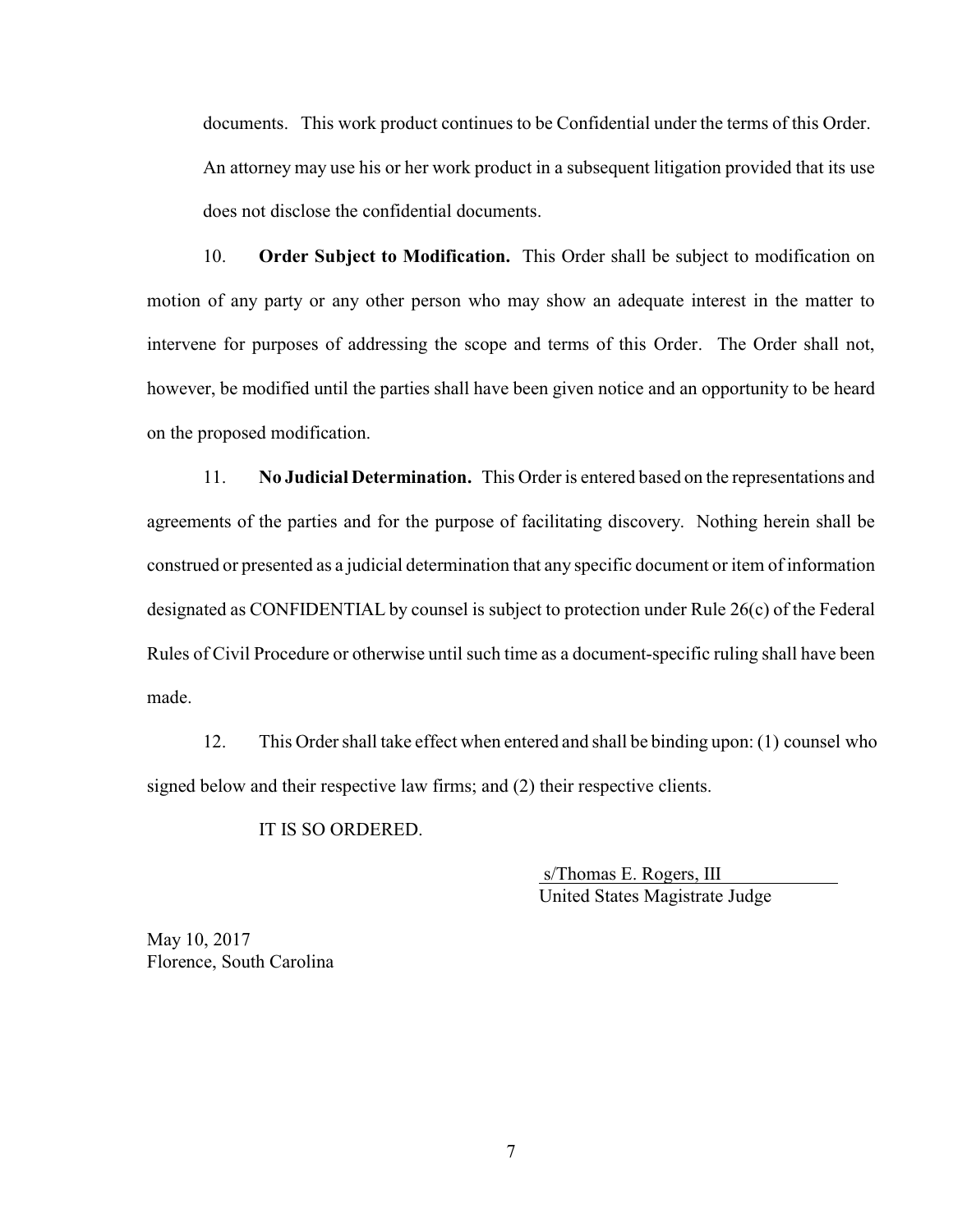# **ATTACHMENT A CERTIFICATION BY COUNSEL OF DESIGNATION OF INFORMATION AS CONFIDENTIAL**

# IN THE UNITED STATES DISTRICT COURT FOR THE DISTRICT OF SOUTH CAROLINA FLORENCE DIVISION

| Terrance Ford,                   | Civil Action No. 4:17-cv-787-RBH-TER    |
|----------------------------------|-----------------------------------------|
|                                  |                                         |
| Plaintiff,                       | Certification by Counsel of Designation |
| VS.                              | of Information as Confidential          |
|                                  |                                         |
| Oliver Wayne Campbell, Town of   |                                         |
| Lake View Police Department, and |                                         |
| Jackson Winkeler,                |                                         |
|                                  |                                         |
| Defendants.                      |                                         |
|                                  |                                         |

Documents produced herewith (Bates-stamped have been marked as CONFIDENTIAL subject to the Confidentiality Order entered in this action which Order is dated  $, 2017$ .

By signing below, I am certifying that I have personally reviewed the marked documents and believe, based on that review, that they are properly subject to protection under the terms of Paragraph 3 of the Confidentiality Order.

Check and complete one of the two options below.

- $\Box$  I am a member of the Bar of the United States District Court for the District of South Carolina. My District Court Bar number is \_\_\_\_\_\_\_\_\_\_\_\_\_\_\_\_\_.
- $\Box$  I am not a member of the Bar of the United States District Court for the District of South Carolina but am admitted to the bar of one or more states. The state in which I conduct the majority of my practice is [state in which I practice most] where my Bar number is [that state's Bar #]. I understand that by completing this certification I am submitting to the jurisdiction of the United States District Court for the District of South Carolina as to any matter relating to this certification.

Date:

Signature of Counsel

Printed Name of Counsel

 $\mathcal{L}_\text{max}$  , and the set of the set of the set of the set of the set of the set of the set of the set of the set of the set of the set of the set of the set of the set of the set of the set of the set of the set of the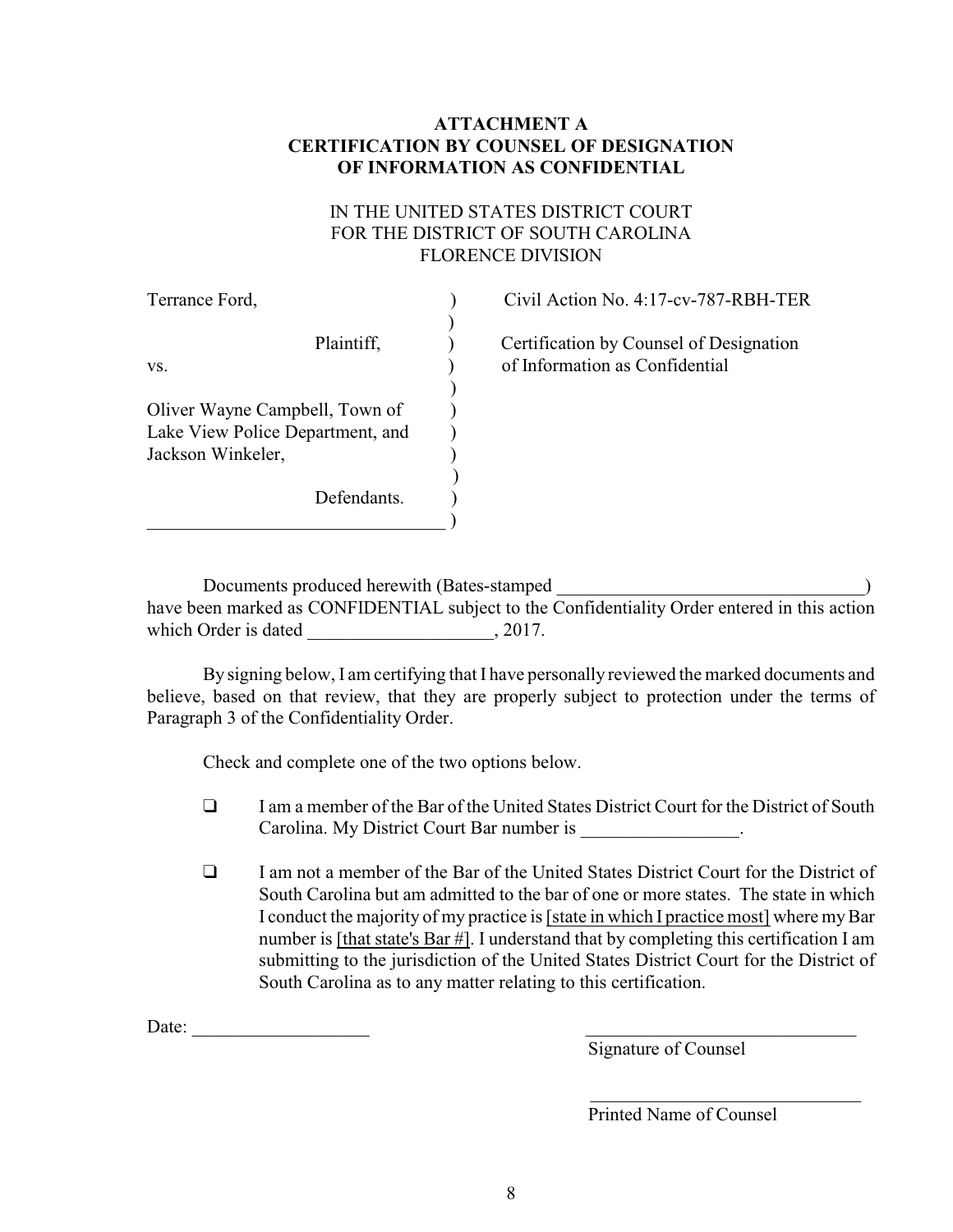## **ATTACHMENT B**

# **ACKNOWLEDGMENT OF UNDERSTANDING AND AGREEMENT TO BE BOUND**

# IN THE UNITED STATES DISTRICT COURT FOR THE DISTRICT OF SOUTH CAROLINA FLORENCE DIVISION

| Terrance Ford,                 |  | Civil Action No. 4 |
|--------------------------------|--|--------------------|
|                                |  |                    |
| Plaintiff,                     |  |                    |
| VS.                            |  | Acknowledgment     |
| Oliver Wayne Campbell, Town of |  | and                |
| Lake View, Town of Lake View   |  | Agreement to       |
| Police Department, and Jackson |  |                    |
| Winkeler,                      |  |                    |
| Defendants.                    |  |                    |
|                                |  |                    |

# $4:17$ -CV-787-RBH-TER of Understanding o be Bound

 The undersigned hereby acknowledges that he or she has read the Confidentiality Order dated \_\_\_\_\_\_\_\_\_\_\_\_\_\_\_\_\_\_\_\_, 2017, in the above captioned action, understands the terms thereof, and agrees to be bound by such terms. The undersigned submits to the jurisdiction of the United States District Court for the District of South Carolina in matters relating to the Confidentiality Order and understands that the terms of said Order obligate him/her to use discovery materials designated CONFIDENTIAL solely for the purposes of the above-captioned action, and not to disclose any such confidential information to any other person, firm or concern.

The undersigned acknowledges that violation of the Stipulated Confidentiality Order may result in penalties for contempt of court.

| Name:                    |  |  |  |
|--------------------------|--|--|--|
| Job Title:               |  |  |  |
| Employer:                |  |  |  |
| <b>Business Address:</b> |  |  |  |

Date: \_\_\_\_\_\_\_\_\_\_\_\_\_\_\_\_\_\_\_\_\_ \_\_\_\_\_\_\_\_\_\_\_\_\_\_\_\_\_\_\_\_\_\_\_\_\_\_\_\_\_\_

Signature